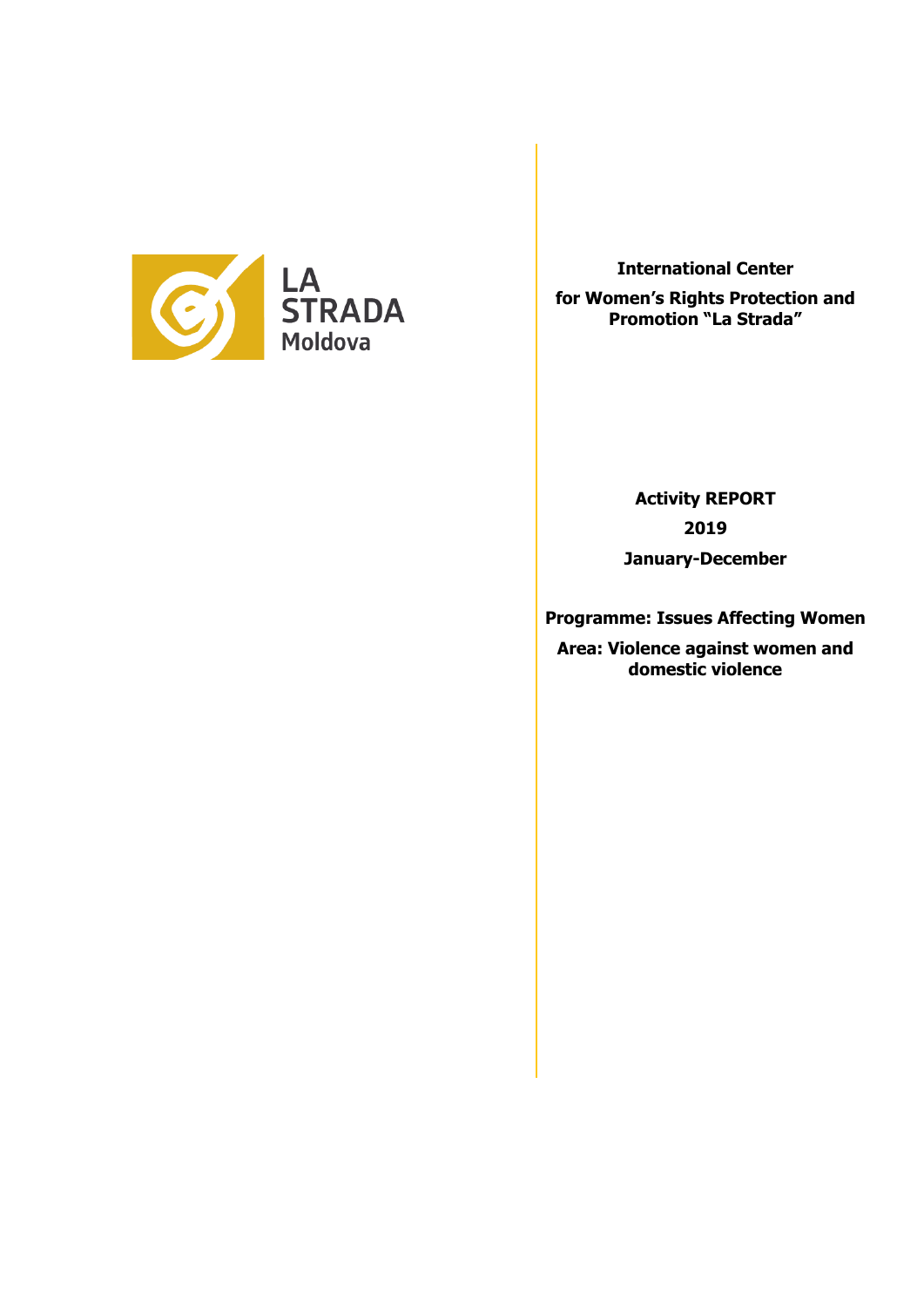**Programme Goal 1. To raise awareness of general public towards VAW and DV and to reduce vulnerability of women and girls to DV and SV**

#### **FHR course in schools addressing DV & intimate partner violence**

In the course of 2019, La Strada provided mentorship and coaching to 15 lyceum teachers who decided to continue with the FHR course on their own already  $3<sup>rd</sup>$  year in a row. FHR copy books for students were printed and provided to enabling FHR course reach out to over 600 young people from 8 rayons.

At the same time, La Strada maintains continuous communication with the FHR teachers community that today consists of 60+ teachers from over 23 rayons of the country. Proffesional advice, tips and materials are made available.

Both students and teachres highly appreciate the content of the course considering it part of life skiils and development. Although it is an optional one, teachers report almost 0 absences from the course on behalf of students.

Similar to 2018, in 2019, the RAF teachers' community alogn with their students joined the campaign Denim Day Moldova 2019 and expressed their solidarity with victims of sexual violence by unfolding various awarenss activitie in their communities: [https://www.facebook.com/Telefonul-de-Incredere](https://www.facebook.com/Telefonul-de-Incredere-pentru-Femei-0-8008-8008-254677614570377/?__tn__=kC-R&eid=ARDEUFnSl1L5Xj_lU2Yg6pKDligBwNpMfVsv4uP088lXH5gUMISL5wkDGW360Tj4E2K1uYtjs6U9bbK5&hc_ref=ART4hpNn3rUlJX2lgqSqa9Gm2YqcGefrqnH7gyJTlCMx8eVUwLv1cFRS71pBmD3SHS8&fref=nf)[pentru-Femei-0-8008-8008-254677614570377/?\\_\\_tn\\_\\_=kC-](https://www.facebook.com/Telefonul-de-Incredere-pentru-Femei-0-8008-8008-254677614570377/?__tn__=kC-R&eid=ARDEUFnSl1L5Xj_lU2Yg6pKDligBwNpMfVsv4uP088lXH5gUMISL5wkDGW360Tj4E2K1uYtjs6U9bbK5&hc_ref=ART4hpNn3rUlJX2lgqSqa9Gm2YqcGefrqnH7gyJTlCMx8eVUwLv1cFRS71pBmD3SHS8&fref=nf)[R&eid=ARDEUFnSl1L5Xj\\_lU2Yg6pKDligBwNpMfVsv4uP088lXH5gUMISL5wkDGW360Tj4E2K1uYtjs6U9bbK](https://www.facebook.com/Telefonul-de-Incredere-pentru-Femei-0-8008-8008-254677614570377/?__tn__=kC-R&eid=ARDEUFnSl1L5Xj_lU2Yg6pKDligBwNpMfVsv4uP088lXH5gUMISL5wkDGW360Tj4E2K1uYtjs6U9bbK5&hc_ref=ART4hpNn3rUlJX2lgqSqa9Gm2YqcGefrqnH7gyJTlCMx8eVUwLv1cFRS71pBmD3SHS8&fref=nf) [5&hc\\_ref=ART4hpNn3rUlJX2lgqSqa9Gm2YqcGefrqnH7gyJTlCMx8eVUwLv1cFRS71pBmD3SHS8&fref=nf](https://www.facebook.com/Telefonul-de-Incredere-pentru-Femei-0-8008-8008-254677614570377/?__tn__=kC-R&eid=ARDEUFnSl1L5Xj_lU2Yg6pKDligBwNpMfVsv4uP088lXH5gUMISL5wkDGW360Tj4E2K1uYtjs6U9bbK5&hc_ref=ART4hpNn3rUlJX2lgqSqa9Gm2YqcGefrqnH7gyJTlCMx8eVUwLv1cFRS71pBmD3SHS8&fref=nf)

### **National Trust-Line for Women and Girls**

On November 2019, the National Trust-Line for women and girls has marked its  $10<sup>th</sup>$  anniversary. Over 19000 calls were counseled during this period.

In 2019, 2131 calls were counseled of which 1240 (58%) reflect cases of **domestic violence**. The calls related to domestic violence reflect 715 new cases (women calling and seeking hep for the) and 78 "old" cases (women calling for continuous support).

Most calls are received during months of Janaury and March followed by December and Feburary. These are months with biggest number of holidays thus partners stay more time under the same roof fact that increases the risk of repeated violent incidents. Women continue to call primarily before or immediately after the weekend and rather within day time – thus they are in safe entirobment when making the call and request support in building a security plan in case of a violent incident that could take place during the weekend or request help in solving such an incident that occurred during the weekend.

In 98% of cases, the aggressor is the intimate partner of the women and in 2% of the calls the aggressor is the adult child of the victim. In majority of cases reported, the agresors are men. Physical violence continues to be most recognized and reported; physical violence is also a trigger for reporting psycholoemotional violence. Other forms such as economic or sexual, although admitted by victims, continue to be underreported.

Women calling the Trust-line continue to request psychological support, legal assistance & representation and safe housing.

**Sexual violence** was the subject of 79 calls (4% of total) regarding 37 new cases. The number of reports to the Trust-Line about sexual violence continue to increase (in 2018 - 69 calls from 27 women and girls).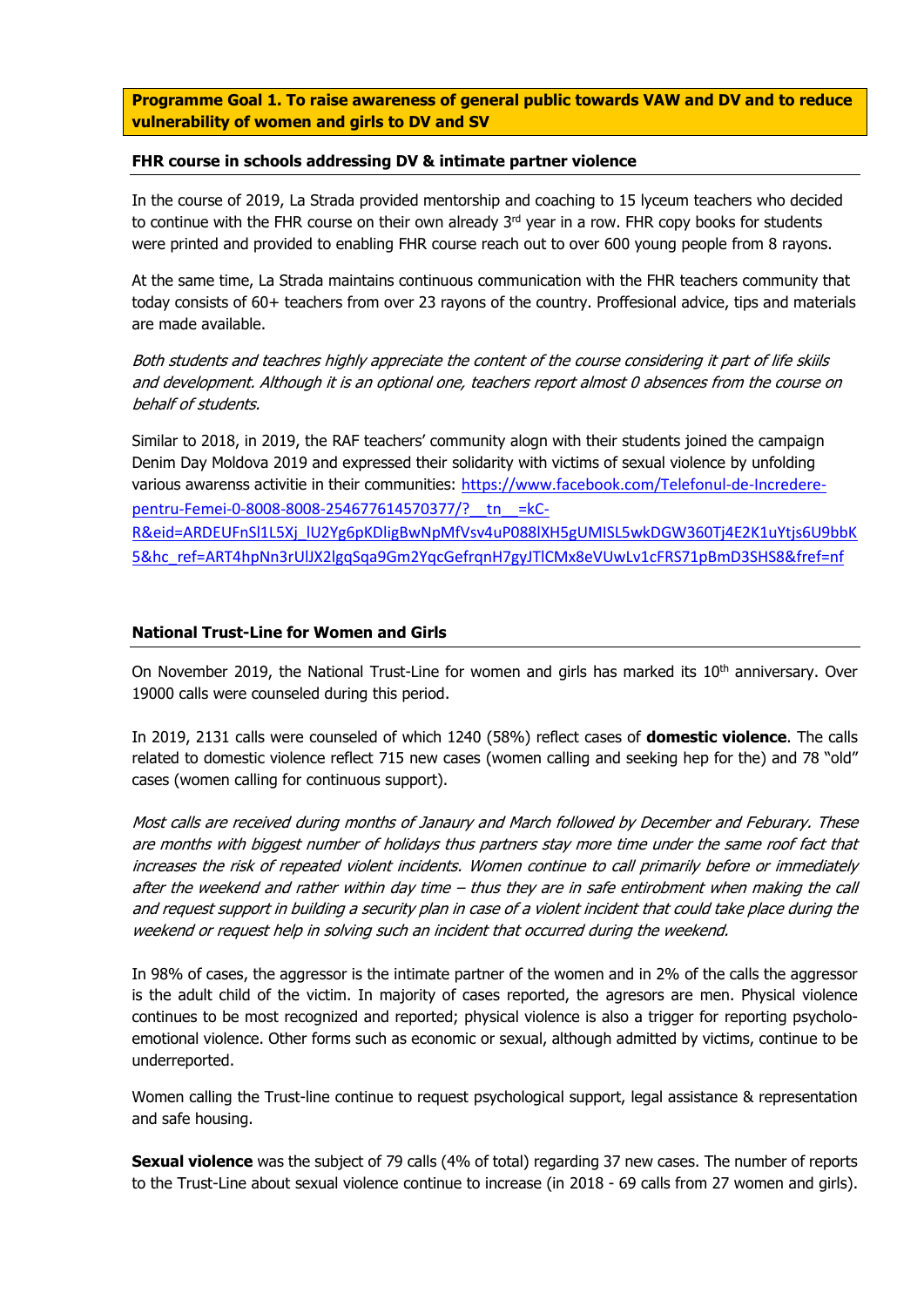Of 37 victims of sexual offences, 27 were adults, and 10 victims were children. Victims are primarily women and girls of age varying from 13 to 91-years-old. In 80%, the adult victims themselves called the Trust-Line while in cases of minors it is the parents or community proffesionals who call and sought assistance. Rape is the most reported form of sexual violence representing 80% of cases. Most calls from adult victims were made in months of March, April, May and August, October. In many cases, calls are made months after the incident of rape.

In 2019 first calls reflecting sexual violence by intimate partner violence committed by means of ICT were registered. The calls refer to 3 cases of porn revenge/sextorion as way of forcing the women to stay in a relationship with the agresor. Thus, ICTs are used to exercise pressure on a women to accept or continue the relationship.

Detailed information about the activity and analysis of the call received and counseled at the National TrustLine for Womena dn Girls is available in the [annual Trust Line Report.](http://lastrada.md/pic/uploaded/Raport%20anual%20TIFF_2019.pdf)

**Programme Goal 2. To ensure availability and accessibility to specialized services and legal protection for women and girls victims of SV and DV in contact with justice system**

### **Accessibility of information about rights and services for victims of SV and DV**

Special broshures for women and girls who have suffered from sexual violence were developed and made available in 4000 copies in Romanian languages via front-line police, health and forensics specialists all ovr th country. The content of the broshure considered the questions and needs expressed by women and collected by La Strada specialists during 18 months of daily work within a police unit. It includes recommendations about things to do and not to do right after the abuse, ways to access and availability of services, information about their rights and legal protection laverages as well as services of the National Trust Line 0 8008 8008 as a National Sexual Assault Hotline.

### **Support Team for Women and Girls**

La Strada lawyer provided professional legal assistance to 98 women suffering from various forms of violence. Most of cases were rered from the Trust-Line for Women and Girls and from the police station Nr. 3 from Buicani district, Chisinau municipality. Another 55 women enjoyed specialized counseling and 42 benefited of professional legal services in court. The criminal cases represented sexual assaults, domestic violence, violation of protection order and inviolability of private life. Civil cases reflect the legal representation for divorce, child custody and alimony.

During 2019, the number of referals to the Support Team from the law enforcement and judiciary representatives has increased. This is particularly regards high profile cases. Thus in 8 cases of sexual assaults and in 2 cases of domestic violence, Psychological Evaluation Reports, pscyhologocial counseling, legal advice and legal representation of victims rights in court as well as emotional support for the victims during court procedings was requested.

The investigation of the cases of sexual assaults (rape) last longer due to the distrustfulness of the victim by the legal community, thus all possible direct and indirect evidence is collected. The distrust of police and prosecutors are traditionally anchored in the society preconceptions and cliché according to which "it is the women who desired sex and/or did something to provoke the aggressor". The mistrust is acute in the case of victims with mental health problem and is subject to mandatory repeated statements by the criminal investigators and prosecutors who want to be sure that the victim will maintain the same statements and does not change the declarations. In other cases, the length of investigation is purposefully dragged so that the victim takes the decision to reconcile with the perpetrator (and thus close the case). This decision is often taken due to the direct influence and pressure putt by the perpetrator and people form his circle of trust. Thus, when the victim does not see that the investigation is moving forward for reasons unclear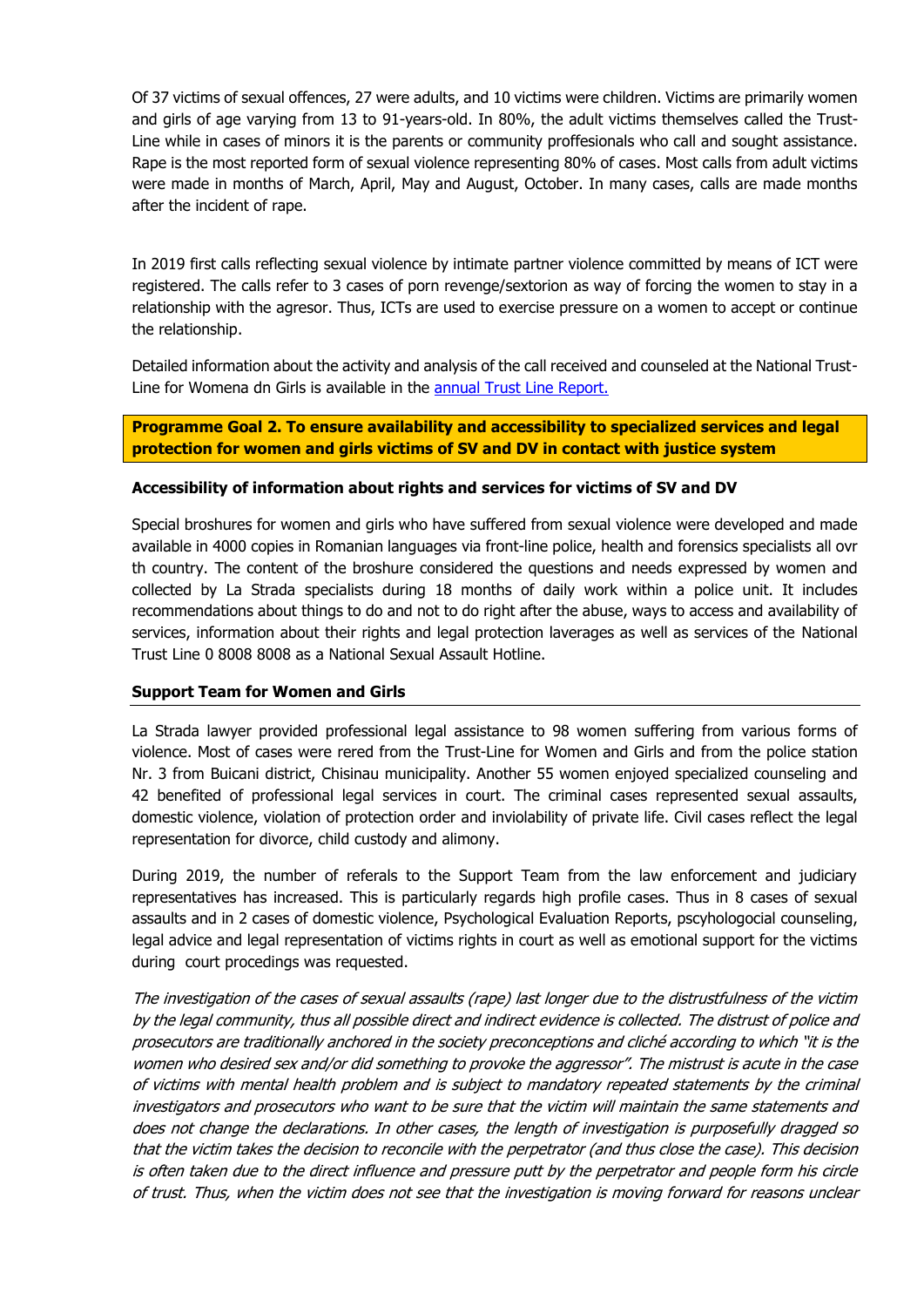to her, the impression is created that the investigation will not bring her justice and often she cannot resist the pressure.

# **Strategic litigation**

During the reporting period, two cases are prepared by La Strada lawyer for strategic litigation.

The first case, concerns a case of domestic violence that ended with murder of the victim. The murder was a consequence of a series of inactions of the police and prosecutor from Chisinau. The victim's sister (living in the same house) enjoyed a protection order that was violated by the perpetrator, and although La Strada lawyer has repeatedly warned (officially) the General Prosecutor Office and the Inspectorate of Police Centru and demanded adequate protection for the victim by securing application of the detention/arrest of the perpetrator, the law enforcement delayed the intervention. Following a complaint sent by La Strada to the General Prosecutor Office to request investigations into the legality of the (in) actions of the prosecutor, the complaint ended up being examined by the same prosecutor who was assigned to the case! This case was registered during political "tensions" in June, and the "excuse" of the police officer and the criminal investigator was that the unit activate in regime of alert. La Strada will field the case to the European Court for Human Rights as a sever inaction from the state to ensure an adequate protection for victims of domestic violence after overtaking of al national remedies. The perpetrator was convicted for 12 years for murder. The criminal case has been judged in the simplified procedure because the perpetrators recognize and contribute to the investigation of the murder of criminal case. But he doesn't recognize that he violate the PO. The criminal investigator and prosecutor have no seen the connection between violation of PO and the committed murder.

Another case that was filed to the European Court of Human Rights for inefficient investigations to ensure adequate protection for victims of sexual assault (article 3 of the Convention), represent a case of rape of a 21 years old women committed in 2015. The criminal case was officially opened only in august 2017 and already in November 2017, at the stage of criminal investigations, the case was closed for "insufficiency of elements of the crime" and the suspect person was released. Since then and until October 2019, all actions of the lawyer were rejected including by courts (Court of Appeal and Supreme Court). Thus, in December 2019, the case was filed to the ECHR. Still now the criminal investigation is in the process for more than 5 years. There is a continuous ping pong between prosecutors issue orders for removal from criminal prosecution, and the investigating judge considers that the investigation was incomplete and superficial and orders the resumption of the criminal prosecution. In this case, it is clear that no effective investigation will be carried out, it is obvious that the state will not fulfill its obligation to investigate the cases within a reasonable time, this term expiring.

# **Accessibility to national services for victims of DV and SV**

The Trust-Line crisis protocols provide for direct contact with the community police and social protection authorities and services to enforce emergency intervention in cases of domestic violence. During 2019, emergency interventions were required in 155 cases reported to the TL including 148 cases of domestic violence and 7 cases of sexual violence. These represent 25% of the overall TL case load in 2019. Most solicited and necessary immediate support is safe accommodation and immediate legal aid. In all other cases, referral to specialized services is ensured following needs and risks assessment on individual basis with the caller.

The 2019 calls analysis highlighted an alarming trend in the system response to the cases of domestic violence. Although police statistics indicate an increased number of emergency and protection order issued, more victims report over the inefficiency of these measures, complaining that the police does not oversee the execution of these order failing to respond or responding late to victims notifications about the violations by the aggressor. Utimately, the effect of these measures is reducing exposing the women to higher risks of abuse and violence.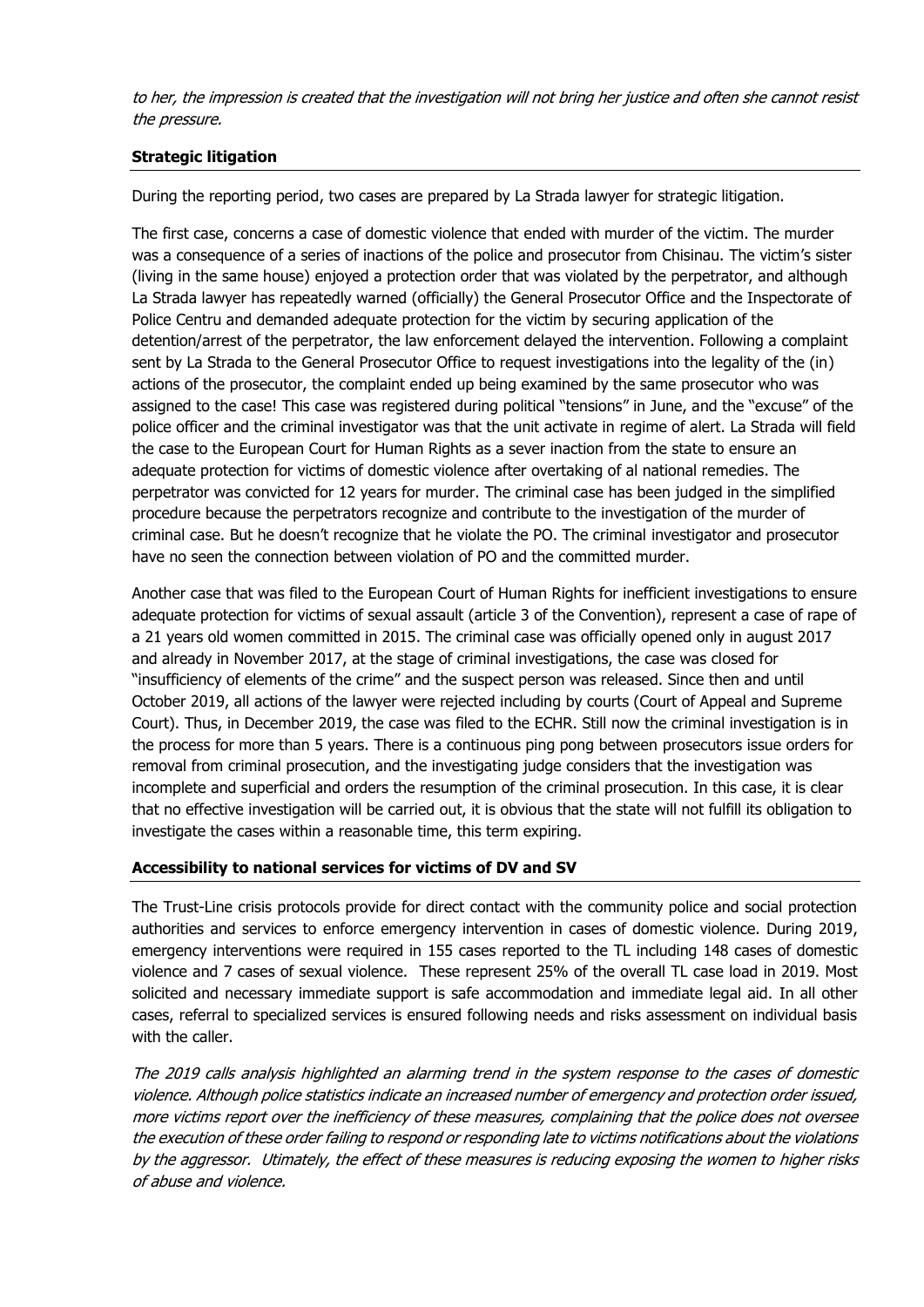**Programme Goal 3. To contribute to the development of capacities of professionals to effectively address cases of violence against women and DV and SV**

### **Training of justice system stakeholders on addressing SV**

The specially designed training course (16 hours) on investigation and judgments of the sexual assault crimes (developed and piloted within previous reporting period) has been institutionalized within the NIJ while consolidated team of 8 experts-trainers for the 2 above mentioned courses continue to be active and dedicated.

[https://www.inj.md/plan-calendaristic-modular-de-formare-continu%C4%83-semestrul-i-%C3%AEn-anul-](https://www.inj.md/plan-calendaristic-modular-de-formare-continu%C4%83-semestrul-i-%C3%AEn-anul-2019-compilat)[2019-compilat](https://www.inj.md/plan-calendaristic-modular-de-formare-continu%C4%83-semestrul-i-%C3%AEn-anul-2019-compilat)

[https://www.inj.md/plan-calendaristic-modular-de-formare-continu%+C4%83-semestrul-i-%C3%AEn](https://www.inj.md/plan-calendaristic-modular-de-formare-continu%25+C4%83-semestrul-i-%C3%AEn-anul-2019-compilat)[anul-2019-compilat](https://www.inj.md/plan-calendaristic-modular-de-formare-continu%25+C4%83-semestrul-i-%C3%AEn-anul-2019-compilat) 

### <https://www.inj.md/ro/node/7523>

During 2019 alone, 92 prosecutors, judges and legal counselors have applied for and benefited from the training course (16 hours lengh) organized in partnership with the National Institute of Justice. 60% of participants who have applied for participation in the seminars have experience in assisting cases of sexual assault while 40 % are new to the system. The agenda is primarily based on real case studies analysis selected by the GPO as part of 2018 case-workload analysis. New cases from EGHR vs. Moldova on sexual assault were also presented and discussed. Trainees are also requested to share the cases that they have work with and challenges experienced in order to facilitate case-based discussions in big groups.

The post-training evaluation indicated that 97% appreciated the content of the training as excellent and very useful. The practical cases discussions and video materials used during the training have been highly appreciated by the participants. Distinct aspect of the training is the use of specially tailored video materials to facilitate discussions and understanding of the vitiated consent. These materials and practical case studies have been highly appreciated both by the participants and NIJ management.

#### **Training for front-line police and forensic experts on response to SV**

In 2019, 10 seminars (8 hours each) for 192 frontline police including district police, investigators and patrol from around the country have been organsied in cooperation with the GPI. The agenda used real case studies for discussions and draw on personal experience of participants for both sharing good practices and discussing challenges and breaking stereotypes. Video materials have been used to boost discussions. Such approach has been appreciated by participants and 40% mentioned that such seminars should be organized for all categories of police employees including management. Trainees highly appreciated that all trainers are practitioners with a reach experience and the materials have been presented in a very accessible and interesting way.

Two seminars "Forensic medical response to cases of sexual assaults" (8 hours each) for 60 forensic medical staff has been organized and accredited by the Ministry of Health, Social Protection and Family.

Trainees represented all forensic centers across Moldova. The trainers build the education process on depersonalized forensic reports on sexual assault. While the resistance of the forensic experts to the issue of sexual violence and the stereotypes regarding the consent is higher comparing to the judges and prosecutors, more than 70% of the participants appreciated the seminar as very useful and interesting.

All particiapants in capacity building events received coyrse hadnboo with cases and guidance and pocket guideline on efficient communication with victims of sexual assaults. Extra 900 extra copies have been printed and distributed to all police inspectorates around the country;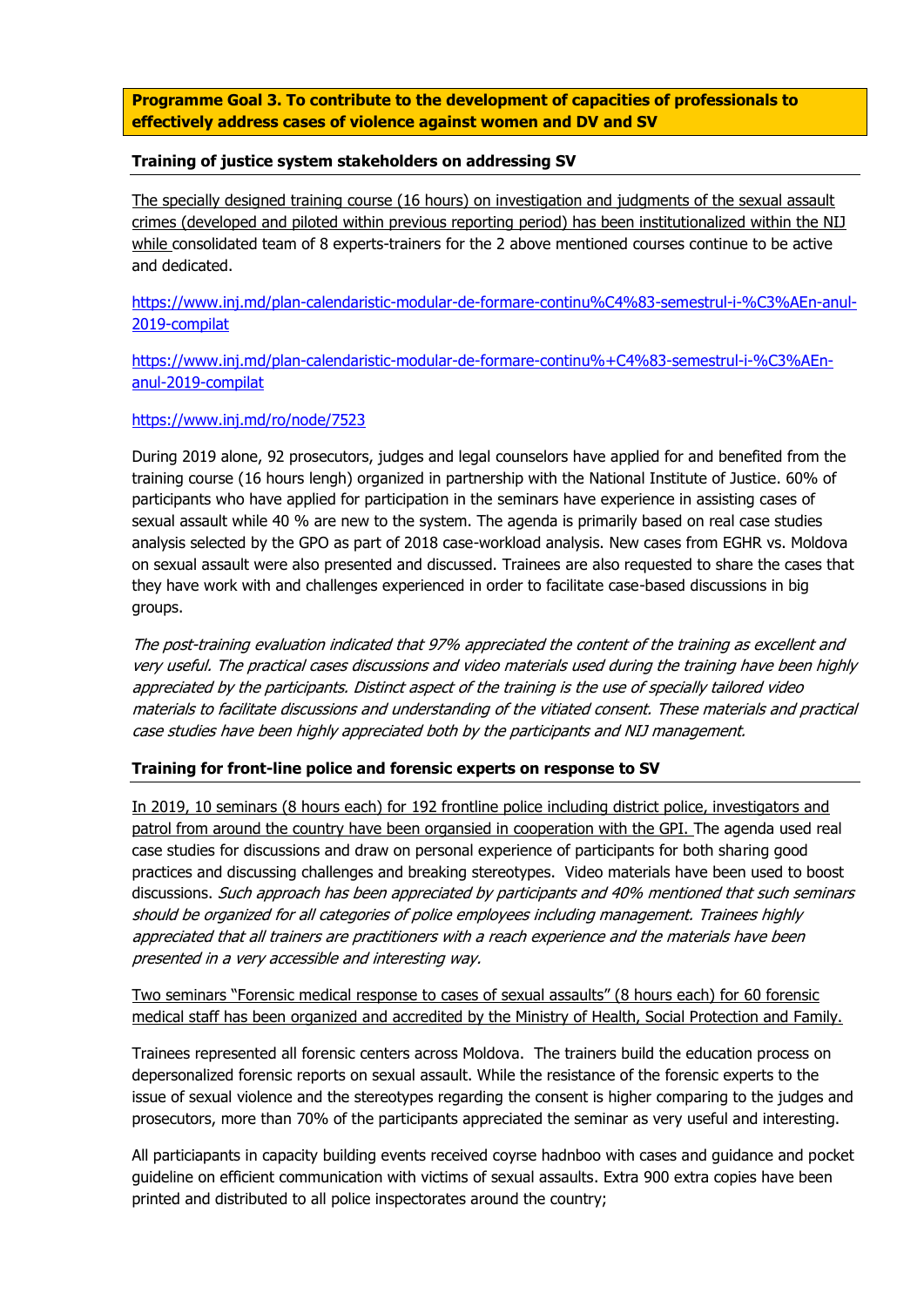Following trainings, the number of request for assistance from the victims assistance team of La Strada (forensic psychologists and specialized lawyer) in cases of sexual assault has increased with 25%; more prosecutors and judges request psychological evaluation reports on sexual assault cases while the attorney/lawyer assisting the victims noticed an improvement on the investigation and judgment of these types of cases (the procedures are respected, the questions addressed to the victims are ethical and trauma centered).

## **Programme Goal 4. To contribute to enhancing Government response to DV and SV**

## **Expert support to Government on national DV and SV policy documents**

By the end of 2019, the draft law on amending Criminal Code and Criminal Procedural Code related to sexual assault crimes came to its final version reflecting opinion of both the WG created in 2017 as well as the opinion of additional independent experts called by the MJ. The Ministry of Justice has communicated that it is ready to undergo official public consultations as last phase before reaching out the Government for approbation. This achievement was reached including considering tense and unstable political situation with constant change of senior and midlevel managers as well as agenda of key Government ministries/agencies.

During 2019 La Strada representative actively participate in all 4 meetings organized by the National Intermnisterial Council for prevention and combating Domestic Violence and Violence against Women (hereafter National Coordination Council). The main topics discussed during this year were:

- the amendment of the Law nr. 105 from 14.06.2018 on promoting employment and unemployment insurance and the implementation mechanism of this law for the vulnerable categories including victims of domestic violence, validation of the course "Forensic examination of victims of violence against women" for the medical staff and pharmaceutics, curriculum for students (30 hours) and for the continuous medical education (50 hours);
- Approval of the report on implementation of the NAP 2018-2020 (report for 2018) and discussing the postponed activities. During the meeting the SART development has been discussed with the representatives from the MIA, General Prosecutor Office and La Strada. All parties agreed that in order to advance the SART the precondition is that the draft law on sexual assault should been approved;
- Discussion the relevance and the necessity to elaborate the femicide monitoring mechanism following the UN special rapporteur on VAW; and the best practices on social services procurement by public authorities and the necessity to revised the existing mechanism on public procurement in order to increase the accessibility of NGO service providers to the public funds.
- The last meeting was dedicated to the coordination of the national efforts for the campaign on 16 days Campaign Orange the World: "Generation Equality Stands against Rape!"

During 2019 La Strada representative contributed to the high-level working group on harmonization of the national legislation on DV in line with Istanbul Convention under the MHLSP. The WG has developed on a draft law covering proposed amendments to more than 11 normative acts (Criminal Code, Criminal Procedural Code, Civil Code, Civil prevention and combating domestic violence, Law Nr. 137 on rehabilitation of victims of crimes, Law nr. 198 on free legal aid guaranteed by the state and Law Nr. 1585 on mandatory medical insurance). The aim of the draft law is to increase protection of the victims, increase accountability of perpetrators and streamline intersectorial cooperation mechanisms. The validated draft law has been sent by the Ministry of Health, Labour and Social Protection to all relevant central public authorizes for the endorsement in December 2019.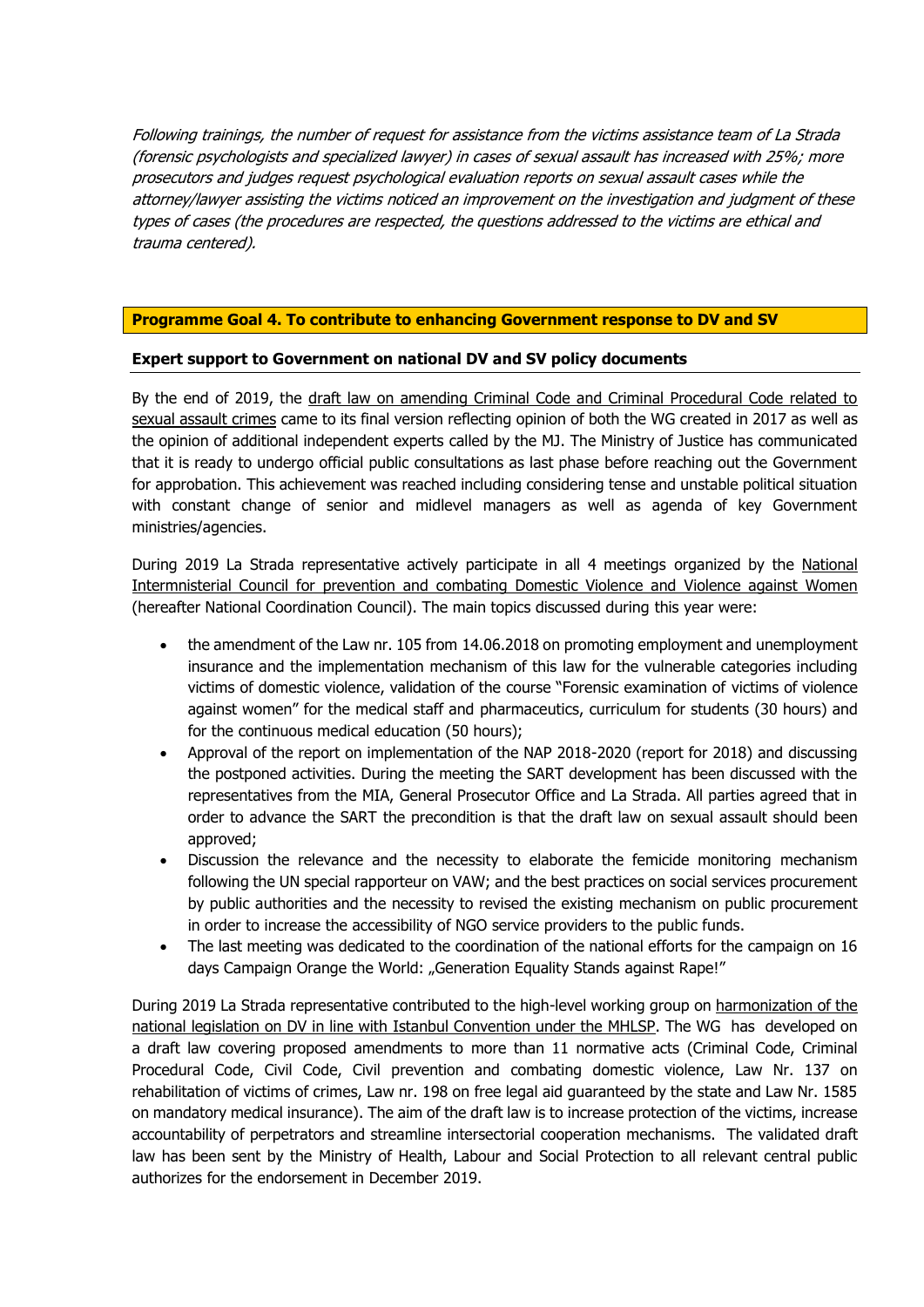## **Expert support for advanced legal framework and implementation mechanism on SV**

La Strada has assisted the General Criminal Investigation Department in developing the internal version on SV investigation protocol for police in 2019. It was agreed that the final version will be updated and circulated throughout the investigation units in the country after the draft law on sexual violence will be approved.

To facilitate intersectorial cooperation, as the new protocols would envisage, La Strada facilitated two study visits «Prevention and ensuring a coordinated response in cases on sexual violence" in Serbia and in Spain. The study visits sought to familiarize t he representatives of the relevant public institutions with the concept of SART and its application in practice. This activity was organized in partnership with UN Women Moldova. The study visits objectives included: (a) learning from the experience key professionals about the SART mechanism (historical and social premises, impact in time of the policies dedicated to sexual assault, lessons learned related to the design of policies, mechanisms and services); (b) learning the experience in establishing the sectorial and intersectoral cooperation mechanisms to prevent and eliminate sexual violence (how is the response to sexual assault cases organized, who are the members of the SART model (professional profile) memorandum of understanding, multidisciplinary regulations/SOPs for each professional domains); (c) learn from the experience of key professional about capacity building programs for specialists (who coordinate/organize trainings for professionals how to response to cases of sexual assault); (d) identifying best practices that could be applied by Moldovan authorities in their response to cases of sexual violence. More details about the best practices analysis conducted by La Strada Moldova and the study visits results are available in the [specialized services for women affected by sexual assault](http://lastrada.md/pic/uploaded/Report%20services%20for%20SVV%20in%20Europe_ENG.pdf)  [best practices report.](http://lastrada.md/pic/uploaded/Report%20services%20for%20SVV%20in%20Europe_ENG.pdf) 

On 17 December, 2019 a round table "Perspectives of coordinated community response to cases of sexual [assault in](https://www.facebook.com/ONGLaStrada/posts/2458837277722985?__xts__%5b0%5d=68.ARB6dcmzTqzxiDt9O8Zum3TT5FMbX-ATsLoFBTk2hHKUG6-I2nWDlc52bR897nGSXh1X6_chYPuTfCVXpSDMny) Moldova" has been organized. The event as a follow up activities after the study visits in order to validate the recommendations for the Republic of Moldova how community response to the cases of sexual assault should be organized. The round table was attended by the participants of the study visits and by the representatives of most relevant central authorities as following: General Prosecutor Office, General Inspectorate of Police, General Criminal Investigation Department, Ministry of Health, Labour Social Protection and Center for Forensic Medical Expertise, specialized lawyers and UN Women representatives.

# **Advocacy for better protection of women and girls against sexual violence**

On February 2019, La Strada organsied the International Workshop "Legal and regulatory framework in the area of combating sexual offenses, Exchange of international practices" **[opened by the Minister of](http://lastrada.md/eng/articles/the-national-community-of-professionals-in-investigating-and-trying-in-court-sexua-176)  [Justice](http://lastrada.md/eng/articles/the-national-community-of-professionals-in-investigating-and-trying-in-court-sexua-176)** of RM. Notorious experts from CoE, Sweden and Spain justice systems have familiarized the national justice system stakeholders with recommendations of the GREVIO Committee, especially those related to sexual offenses, and encouraged them to adopt the advanced standards by sharing their own lessons learned, experiences and impact on women and girls after having their laws changed. The Workshop served as the first national forum to present and discus the national draft law to improve state response in case sof sexual violence based on the compatibility report presented and discussed during the international workshop is available in [Romanian](http://lastrada.md/pic/uploaded/Raport%20de%20compatibilitate%20norme%20penale%20VS.pdf) and [English](http://lastrada.md/pic/uploaded/Compatibility%20Report%20SV_2018_1.pdf) language. The draft law was recognised as a revolutionary one, and enjoyed positive feedback from the justice system representatives present at the event. Over 30 participants representing the justice and law enforcement system - prosecutor offices, police departments, National Institute of Justice, National Council for legal state aid, civil society organization and international organizations took part in the workshop. The event has been highly appreciated by Council of Europe representative, and by the participants. It was highlighted that the draft law is a very good result of joint efforts of the members of the working group created and lead by La Strada. The Minister of Justice stated that the Ministry of Justice is ready to propose it to the Government for endorsement. Unfortunately, this action of the Ministry of Justice has been postponed due to political crises in June 2019.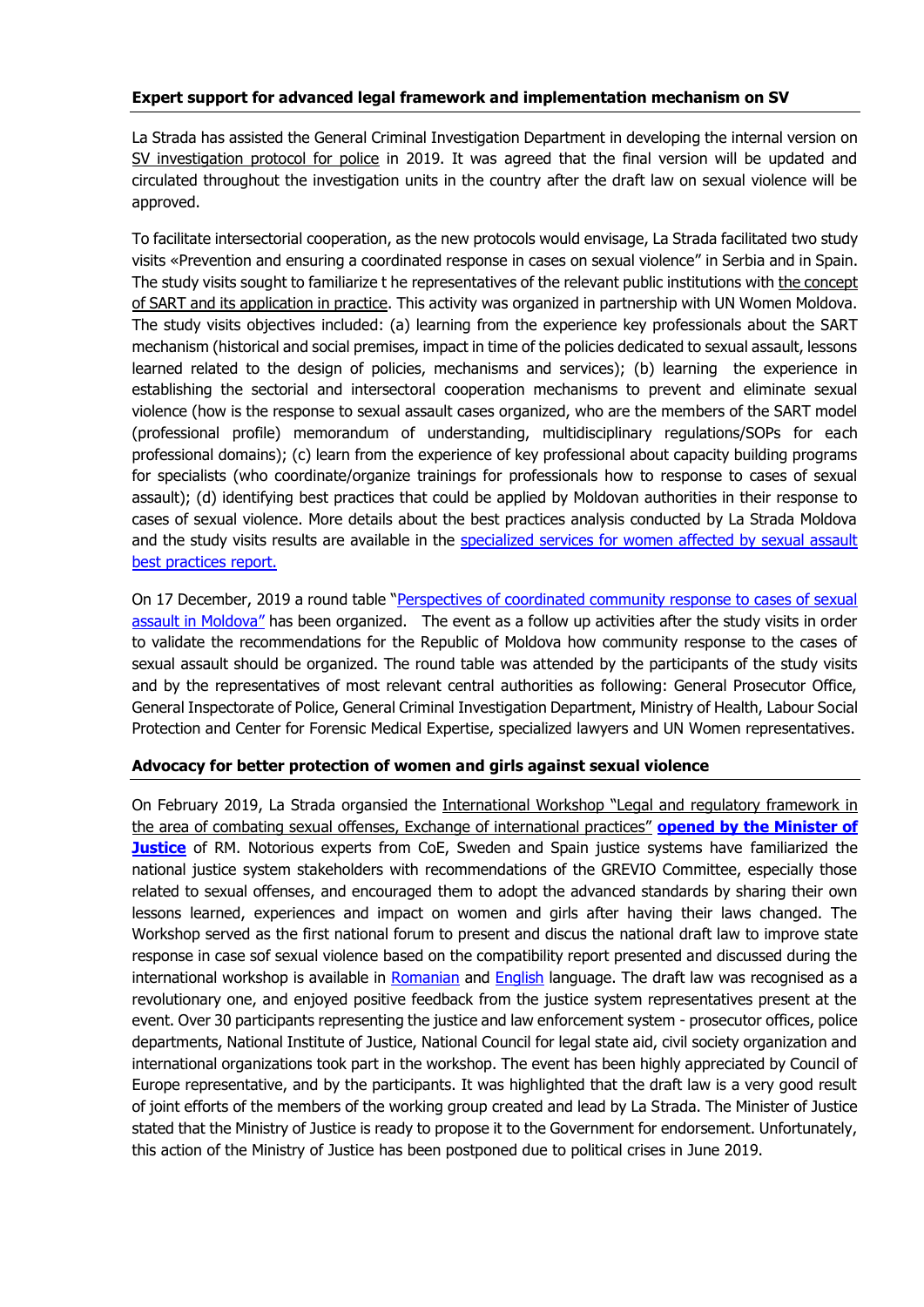Denim Day Moldova (Supporting women affected by sexual assault in Sexual Assault Awareness Month) became an event marked in the calendar of the human rights community of Moldova. More and stronger voices – individual and institutional – join the call promoting zero tolerance to sexual violence in the society, encouraging women and girls to ask for assistance and demanding the state to secure better protection for survivors.

Traditionally, the 2019 Denim Day Moldova campaign was launched under the slogan "There is no excuse for rape" with messages targeting society constituents and victims of sexual assault using various tools to increase visibility of the issue and take the individual and societal clichés out from this issue. The campaign was designed to shed light on hidden and unrecognized forms of sexual violence - **["Voices" Photo Album](https://www.facebook.com/pg/ONGLaStrada/photos/?tab=album&album_id=2275169852756396)** (English version **[here](http://lastrada.md/eng/articles/there-is-no-excuse-to-rape-la-strada-s-employees-wear-jeans-in-solidarity-with-vic-181)**) expressed full support to all victims of sexual assault and reflected on numerous excuses that the society members including professional groups are using to justify abuse and shame/blame the victim.

The campaign was among the top 5 news during the launch day with at least 24 media titles (in Romanian and Russian languages) being produced and circulated nationally. Collaborations with mass media brought better quality media messages about the issue of sexual violence against women and girls via thematic articles, radio and TV interviews and shows [\(interviu radio,](https://moldova.europalibera.org/a/ana-nani-de-ce-tac-victimele-violen%C8%9Bei-gura-lumii-%C8%99i-amenin%C8%9B%C4%83ri-din-partea-agresorilor/29901345.html) [emisiune TV,](https://www.facebook.com/watch/?v=306574573345431) [articol online](http://newsmaker.md/rus/novosti/ty-emu-zhizn-isportish-kak-v-moldove-pravoohraniteli-zashchishchayut-zhertv-seksua-43158) și [interviu TV\)](http://www.tvrmoldova.md/social/nu-exista-scuze-pentru-viol-suna-la-telefonul-de-incredere/). national opinion leaders (SCOs representatives, Diplomatic mission's representatives, governmental institutions, journalists) supported the campaign with personal posts in solidarity with victims of sexual assault. School an duniversity students have joined the campaign organizing flash-mobs in support of victims of sexual abuse.

**Each campaign enjoyed more partners and voices As a result, media attention also increased - it brought into public space a number of cases of sexual violence that usually would not constitute title of media headlines – cases of sexual violence in health care institutions, education and academia, intimate partner rape. Such an attention helped take the label "it's a women issue only" form the problem and assign it "a society problem" thus sharing responsibility among all society constituents.** 

Special hearings of the Commission for Human Rights and Interethnic Relations of the Parliament of the RM, 25 July, 2019 dedicated to gender based violence priority issues for Moldova. The Commission Chair and its member **[have been familiarised](https://www.facebook.com/plugins/post.php?href=https%3A%2F%2Fwww.facebook.com%2FONGLaStrada%2Fposts%2F2338845536388827&width=500)** with the particularities of the sexual violence situation in the country and raised awareness about the draft Law, requesting that it makes a subject of a special monitoring effort of the Commission to ensure that the draft law reaches the Parliament in fall session.

Art exhibition "Nu daţi vina pe haine/**[Don't blame the cloths](http://lastrada.md/rom/articole/hainele-purtate-de-femeile-si-fetele-care-au-trait-un-viol-reamintesc-despre-nevoi-197?fbclid=IwAR3SiJna7y9Lww8NDOPPIARXUFVJ_nyTVGr)**" opened in the Parliament building, November 27, 2019. The exhibition was opened by the deputy chair of the Parliament and chair of the HR Commission, representatives of the US Embassy and UNFPA and was organized as part of the 16 days Campaign Orange the World: "Generation Equality Stands Against Rape!". The event was meant to increase awareness of MPs about traditional stereotypes around the sexual assault, often referred to when judging a case and regretfully putting the blame and shame on the victim. As follow-up a call for action expressed by Chair of the HR Commission from the Parliament tribune and distribution of a set of materials for all MPs including summary findings of legal case analysis, comparative legal review.

Open dialog **[event](http://lastrada.md/rom/articole/ministrul-justitiei-al-rm-proiectul-de-lege-trebuie-aprobat-pentru-ca-este-favorab-202?fbclid=IwAR3SATCe7lQdMXqDRh2RhzUYDauh0rjn_s)** "Building Partnerships for better protection of victims of sexual violence» has been organized on December 2, 2019. Unique in its type, the event served as platform where high-level diplomats active in RM, leaders of the Government and MPs have conveyed **[strong messages](https://www.privesc.eu/Arhiva/89386/Eveniment-organizat-de-Centrul-International--La-Strada-Moldova---in-parteneriat-cu-Ambasada-SUA-la-Chisinau--cu-tema--Parteneriat-puternic-pentru-o-p?fbclid=IwAR0C5427lBdmFROGP7FKUrifooqobb-SNENViEyc5Jpz_OE8I3wu25P4yxo)** in support of the fight against gender based violence especially sexual violence against women and girls. Ambassadors of USA, Sweden and France, Chair of the CoE Office in RM, Ministers of Justice and of Health, Social Protection and Family, Chairs if the Parliamentary Commissions of Human Rights and on Social Protection have called all members of the society to join the call as an important exercise to empower the women reach its full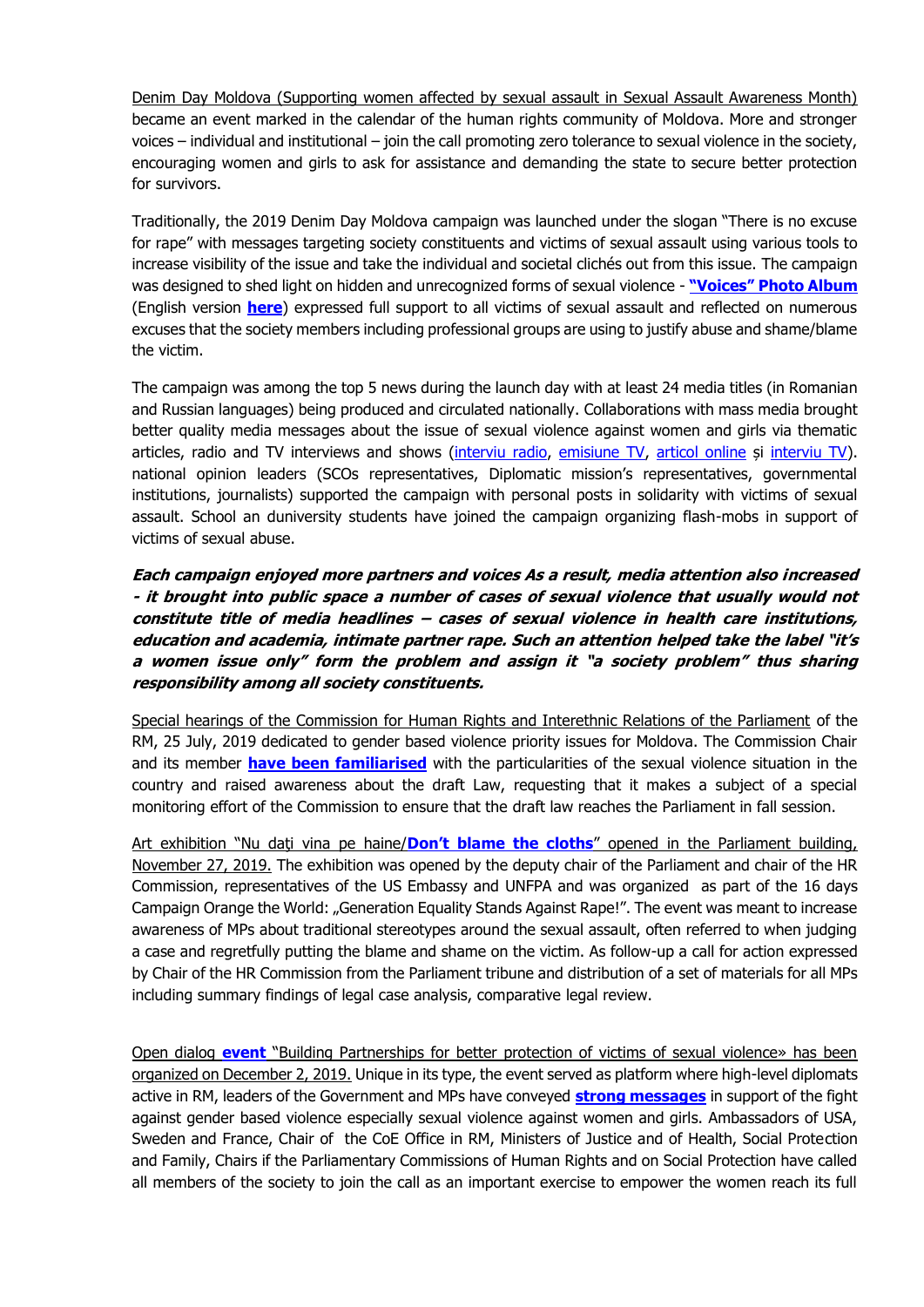potential. During the event the Minister of Justice and MPs have **[expressed public commitment](https://www.facebook.com/ONGLaStrada/photos/a.1771260723147314/2445063252433721/?type=3&theater)** to unseal the legal framework and amend the Criminal law and Criminal Procedural law regarding the sexual assault crimes will be pass to the Parliament in the nearest period.

In support of above mentioned activities and events, La Strada has developed a special info package aiming at presenting the draft Law concept, reasons for key changes and anticipated impact including from the experience of other European countries that progressed in this field. It is ultimately expected that the info package will strengthen and build informed support among MPs and officials, decrease possible resistance due to lack of information, knowledge or stereotypes. The package includes: (i) awareness video material with interviews from national and international field experts, (ii) a set of info cards about major bottlenecks of the legal response system from the perspective of real stories of women's and girls have been sexually assaulted and assisted by La Strada women safeguarding team, (iii) Video graphic to raise awareness about the judicial practice on sexual assault cases in the Republic of Moldova, (iv) media messages and communiques.

On 11 December, 2019, the chair of the Parliamentary Social Protection, Health and Family Commission organized public hearings dedicated to the Human Rights celebration (December 10) and as a way to conclude the 16 days Campaign Orange the World: "Generation Equality Stands Against Rape!". Representative NGOs working with victims of domestic violence, relevant ministries and international organizations, individual MPs attended the hearing. Major issues covered by the NGOs in their plea included: transferring the subject of domestic violence and violence against women back in the mandate of the Parliamentary Commission for Human Rights, immediate approbation of two draft laws (draft law on harmonization of the national legislation in the field of DV and VAW and the draft law amending the criminal law and criminal procedural code in the field of sexual assault) as part of country's preparatory efforts to ratification of Istanbul Convention, streamline the state financing mechanism of NGOs, creation fo specialsied services for victims of sexual violence. A decision was taken to develop a road map covering priority areas of intervention in the field of prevention and combating violence against women for one year and reconveying in December 2020 to evaluate evaluate the main achievements. The road map is to be prepared by the Secretariat of the Commission for Social Protection, Health and Family.

# **Monitoring of national response to DV and VAW**

An [alternative report](https://tbinternet.ohchr.org/_layouts/15/treatybodyexternal/Download.aspx?symbolno=INT%2fCEDAW%2fCSS%2fMDA%2f41044&Lang=en) to CEDAW Committee was prepared under the aegis of the Coalition "Life without violence" with specific thematic contributions from La Strada covering high profile subjects related to trafficking women and sexual violence agains women and girls.

In January 2019 La Strada representative participated in a special meeting with EU Delegation Gender representative. The aim of the meeting was to share relevant about najor challenges in the field of gender equality, domestic violence and violence agaist women and provide recommendations about possible focus of the EU Delegation in Moldova of the human rights agenda.

In June UN Women requested consultation with the CSOs (La Strada representatives attend the meeting) on EU ProDoc consultation on Gender Equality. The aim of the meeting was to collect all relevant information and solutions/recommendations what should be done in the next 5 years in the field of Gender Equality and in particular in the field of prevention and combating violence agaist women.